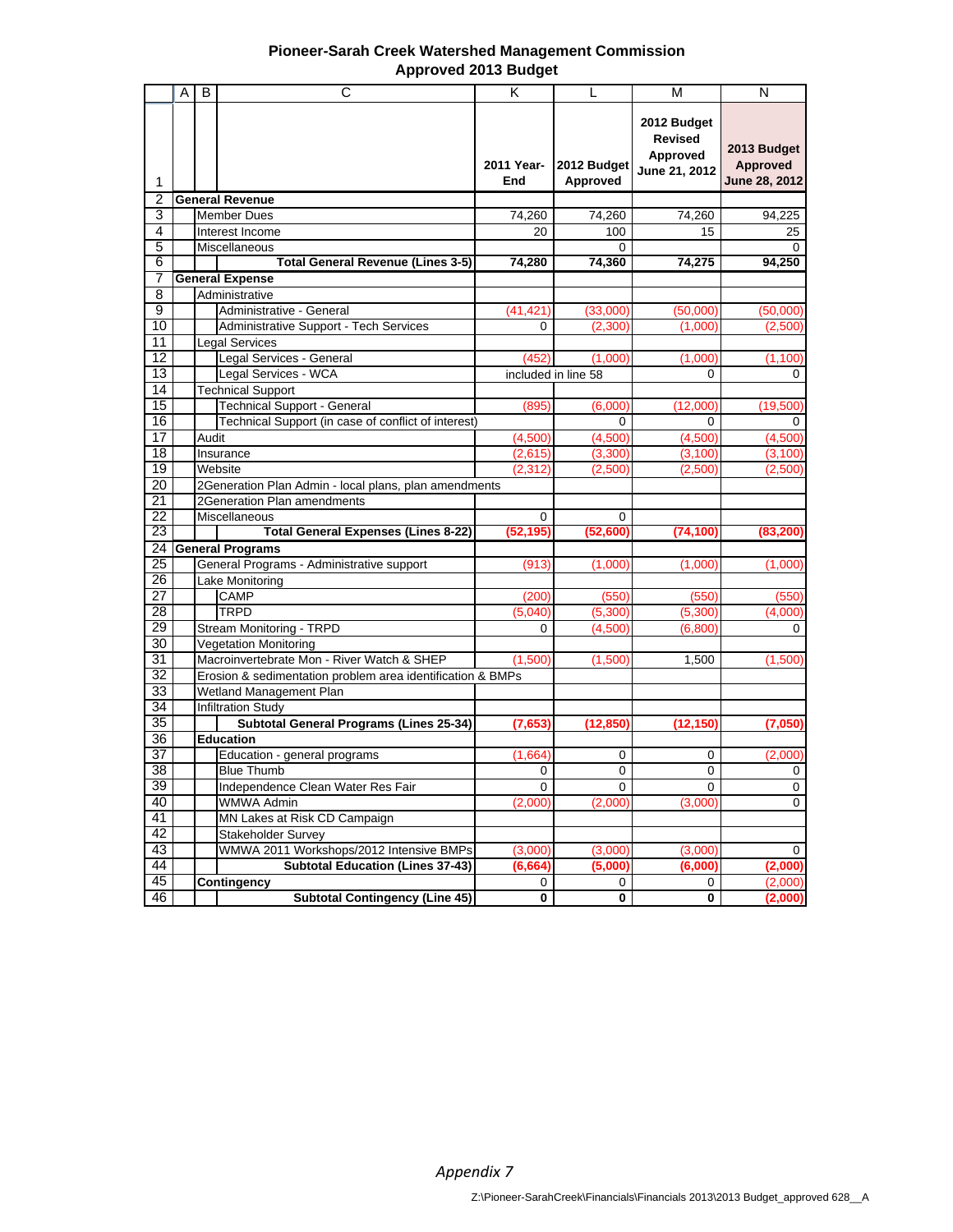| <b>Pioneer-Sarah Creek Watershed Management Commission</b> |
|------------------------------------------------------------|
| <b>Approved 2013 Budget</b>                                |

|                       | Α | C<br>B                                                                      | K                 | L                          | М                                                          | N                                               |
|-----------------------|---|-----------------------------------------------------------------------------|-------------------|----------------------------|------------------------------------------------------------|-------------------------------------------------|
| 1                     |   |                                                                             | 2011 Year-<br>End | 2012 Budget<br>Approved    | 2012 Budget<br><b>Revised</b><br>Approved<br>June 21, 2012 | 2013 Budget<br><b>Approved</b><br>June 28, 2012 |
| 47                    |   | <b>Project Reviews</b>                                                      |                   |                            |                                                            |                                                 |
| 48                    |   | <b>Project Review Fees</b>                                                  | 2,500             | 8,000                      | 2,500                                                      | 1,000                                           |
| 49                    |   | Project Reviews - HCES                                                      | (4,000)           | (9,000)                    | (3,000)                                                    | 0                                               |
| $\overline{50}$       |   | Project Reviews - Admin Support                                             | (959)             | (1,000)                    | (1,500)                                                    | (1,000)                                         |
| 51                    |   | <b>Policy Enforcement Fees</b>                                              |                   |                            |                                                            |                                                 |
| 52                    |   | <b>Policy Enforcement</b>                                                   |                   |                            |                                                            |                                                 |
| 53                    |   | <b>Developers' Guidelines</b>                                               |                   |                            |                                                            |                                                 |
| 54                    |   | <b>Subtotal Project Reviews (Lines 48-53)</b>                               | (2,459)           | (2,000)                    | (2,000                                                     | $\bf{0}$                                        |
| 55                    |   | <b>Wetland Conservation Act (WCA)</b>                                       |                   |                            |                                                            |                                                 |
| $\overline{56}$       |   | WCA Fees (including TEP fees)                                               | 550               | 1,000                      | 1,000                                                      | 1,000                                           |
| $\overline{57}$       |   | <b>WCA Review - HCES</b>                                                    | (3,000)           | (2,000)                    | (3,000)                                                    | 0                                               |
| 58                    |   | WCA - Admin/Legal Support                                                   | (433)             | (1,200)                    | (500)                                                      | (1,000)                                         |
| 59                    |   | WCA Expense - TEP                                                           |                   |                            |                                                            |                                                 |
| 60                    |   | <b>WCA - TEP Consultant</b>                                                 |                   |                            |                                                            |                                                 |
| 61                    |   | Subtotal WCA (Lines 56-60)                                                  | (2,883)           | (2, 200)                   | (2,500)                                                    | 0                                               |
|                       |   | TOTAL GEN REVENUE, GEN EXPENSE,                                             |                   |                            |                                                            |                                                 |
| 62                    |   | PROGRAMS (Lines 6,23,35,44,46,54,61)                                        | 2,426             | (290)                      | (22, 475)                                                  | $\bf{0}$                                        |
| 63                    |   | Lake Independence                                                           |                   |                            |                                                            |                                                 |
| 66                    |   | Lake Independence TMDL - nutrient mgmt - onsite                             | 0                 | $\mathbf 0$                | $\mathbf 0$                                                | 0                                               |
| 67                    |   | Lake Independence CWLA - nutrient mgmt                                      | 0                 | 0                          | 0                                                          | 0                                               |
| 68                    |   | Lake Independence CWLA - nutrient mgmt                                      | 0                 | 0                          | 0                                                          | 0                                               |
| 69                    |   | Lake Independence CWLA - nutrient mgmt - HCES/                              | 0                 | $\mathbf 0$                | 0                                                          | $\pmb{0}$                                       |
| 70                    |   | Lake Independence MEP Grant                                                 | $\mathbf{0}$      | $\mathbf 0$                | $\Omega$                                                   | $\overline{0}$                                  |
| $\overline{71}$       |   | Lake Independence MEP Grant                                                 | (1, 230)          | $\mathbf 0$                | $\Omega$                                                   | $\pmb{0}$                                       |
| $\overline{72}$       |   | Lake Independence Outlet                                                    | (358)             | 0                          | (5,500)                                                    | 0                                               |
| 73<br>74              |   | Monitor Loretto WWTF outfalls<br>Subtotal Lake Independence (Lines 66-73)   | 0                 | 0<br>0                     | 0                                                          | $\overline{0}$<br>$\overline{\mathbf{0}}$       |
|                       |   |                                                                             | (1, 588)          |                            | (5,500)                                                    |                                                 |
| 75<br>$\overline{76}$ |   | <b>Lake Sarah</b>                                                           |                   |                            |                                                            |                                                 |
| 77                    |   | Lake Sarah Project (1990 Grant) - lake level monito                         | 0<br>0            | $\mathbf 0$<br>$\mathbf 0$ | 0<br>0                                                     | 0<br>0                                          |
| 78                    |   | Water Control Project - Lake Sarah - TRPD ending<br>Lake Sarah TMDL - NRICH | 0                 | 0                          | 0                                                          | $\mathbf 0$                                     |
| $\overline{79}$       |   | Lake Sarah TMDL - NRICH                                                     | 0                 | $\mathbf 0$                | 0                                                          | $\pmb{0}$                                       |
| 80                    |   | Lake Sarah TMDL - Implementation Plan                                       | $\mathbf{0}$      | $\mathbf 0$                | 0                                                          | $\overline{0}$                                  |
| 81                    |   | Lake Sarah TMDL - Implementation Plan                                       | (1, 873)          | 0                          | 0                                                          | $\pmb{0}$                                       |
| $\overline{82}$       |   | <b>Staff Support</b>                                                        | 0                 | 0                          | 0                                                          | 0                                               |
| 83                    |   | Vegetation Plan                                                             | 0                 | 0                          | 0                                                          | $\overline{0}$                                  |
| 85                    |   | Subtotal Lake Sarah (Lines 76-83)                                           | (1.873)           | $\overline{\mathfrak{o}}$  | $\overline{\mathbf{0}}$                                    | $\overline{\mathbf{0}}$                         |
| 90                    |   | <b>Capital Improvement Projects/Studies (CIPs)</b>                          |                   |                            |                                                            |                                                 |
| 91                    |   | Revenue - assessment to members                                             |                   |                            |                                                            | 14,000                                          |
| 95                    |   | Expense                                                                     |                   | (5,000)                    | (3,000)                                                    | (14,000)                                        |
| 96                    |   | <b>Subtotal CIPs (Lines 91-95)</b>                                          | 0                 | (5,000)                    | (3,000)                                                    | 0                                               |
| 97                    |   | <b>Watershed Management Plan</b>                                            |                   |                            |                                                            |                                                 |
| 98                    |   | Major Plan Amendment                                                        | (16, 488)         | 0                          | 0                                                          | 0                                               |
| 99                    |   | <b>Subtotal Plan Amedment (Line 98)</b>                                     | (16, 488)         | 0                          | 0                                                          | $\overline{\mathbf{0}}$                         |
|                       |   | 100 TOTAL TMDL Implementa, CIPs, Plan Amendment (I                          | (19, 949)         | (5,000)                    | (8,500)                                                    | $\pmb{0}$                                       |
| 101                   |   |                                                                             |                   |                            |                                                            |                                                 |
|                       |   | 102 TOTAL GENERAL OPERATIONS (Lines 62+100)                                 | (17, 523)         | (5, 290)                   | (30, 975)                                                  | $\mathbf 0$                                     |
|                       |   |                                                                             |                   |                            |                                                            |                                                 |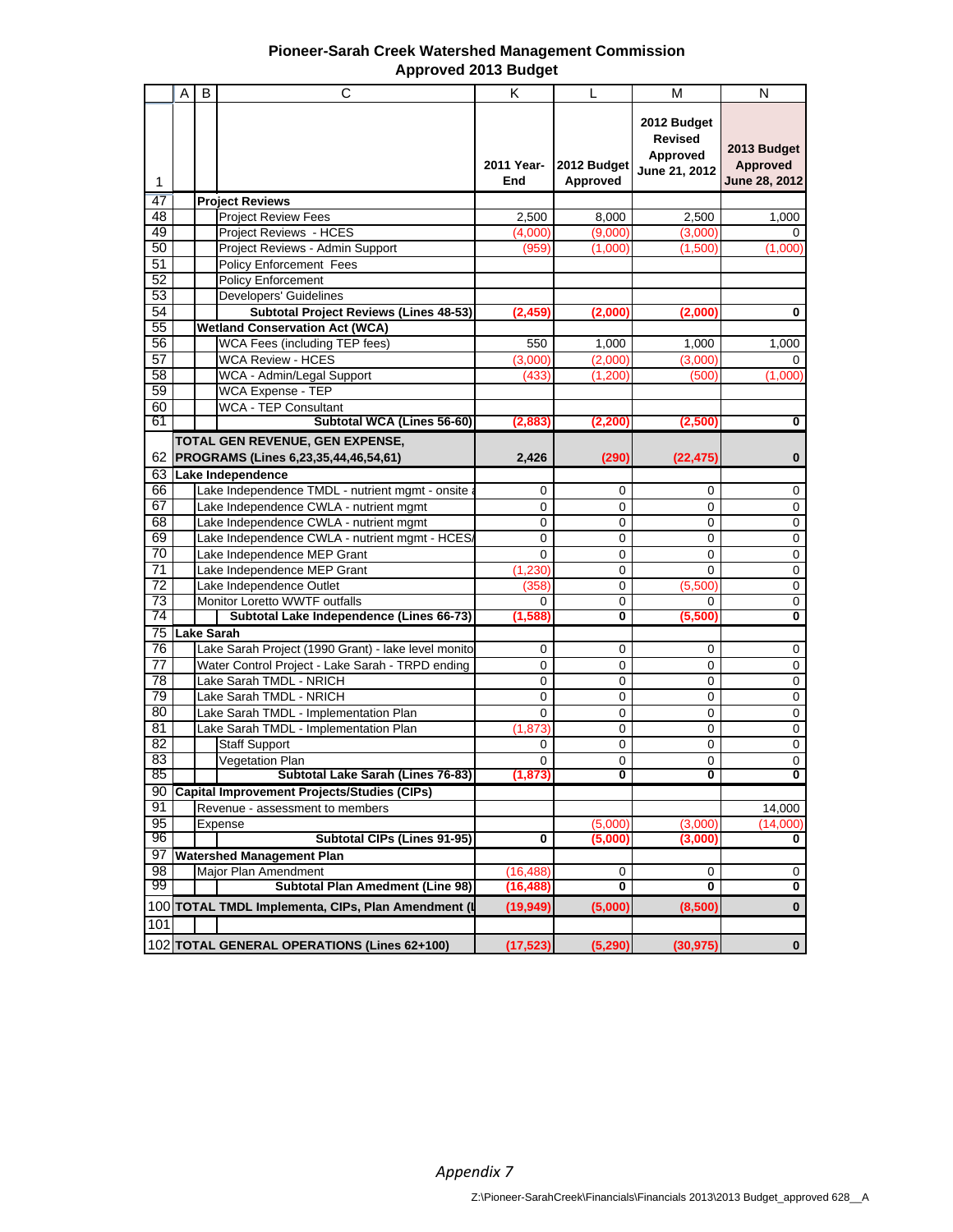## **Pioneer-Sarah Creek Watershed Management Commission Approved 2013 Budget**

| 2012 Budget<br><b>Revised</b><br>2013 Budget<br>Approved<br>2011 Year-<br>2012 Budget<br>Approved<br>June 21, 2012<br>June 28, 2012<br>Approved<br>End<br>1<br>109<br>110 SPECIAL PROJECTS<br>111<br>2010 SWAG - Watershed Assessment<br>12,751<br>11,720<br>26,919<br>$\mathbf 0$<br>112<br>$\mathbf{0}$<br>Objective 1: Conduct condition assessment of 7<br>(1,620)<br>(405)<br>$\Omega$<br>113<br>Objective 2: Coordinate condition assessment f<br>$\mathbf 0$<br>(24, 249)<br>(7, 846)<br>(4, 250)<br>114<br>$\mathbf{0}$<br>Objective 3: Summarize assessment data into f<br>(850)<br>(7, 150)<br>(850)<br>115<br>$\mathbf 0$<br>Objective 4: Outreach<br>(200)<br>(200)<br>(320)<br>116<br>3,450<br>$\bf{0}$<br><b>Totals</b><br>$\bf{0}$<br>$\bf{0}$<br>117<br>1,074<br>Manure Management - Three Rivers Park Dist - 2<br>13,993<br>13,993<br>27,926<br>118<br>Manure Management - Three Rivers Park District<br>119<br>Wetland, Lake, Stream Buffer Standards/Implementation<br>(2,000)<br>(2,000)<br>(2,000)<br>120<br>(1,074)<br>Model ordinance for ag practices<br>121<br>Contribution to CIP Project<br>(5,000)<br>(5,000)<br>(5,000)<br>122<br><b>BMP Projects</b><br>(6,993)<br>(20, 926)<br>(6.993)<br>123<br>$\bf{0}$<br><b>Totals</b><br>$\mathbf{0}$<br>$\bf{0}$<br>$\mathbf{0}$<br>124<br><b>Total Special Projects (lines 115, 123)</b><br>$\bf{0}$<br>3,450<br>$\bf{0}$<br>$\bf{0}$<br>125<br>126 ENCUMBERED FUNDS<br>132<br><b>Third Generation Watershed Management Plan</b><br>133<br>Assessment<br>15,000<br>15,000<br>15,000<br>7,500<br>134<br><b>From General Funds</b><br>135<br>(1, 339)<br>(15,000)<br>Expense<br>$\Omega$<br>(27, 500)<br>136<br><b>Annual Totals</b><br>15,000<br>13,661<br>$\bf{0}$<br>(20,000)<br>146<br><b>Watershed-wide TMDL (WRAPP)</b><br>147<br>Cooperator Funding (MPCA)<br>75,000<br>$\mathbf 0$<br>50,000<br>Cooperator Expense TRPD in-kind (not incl in totals)<br>148<br>$\Omega$<br>(10,000)<br>149<br>Cooperator Expense - Commission contribution (cash)<br>$\mathbf{0}$<br>(26, 500)<br>$\mathbf 0$<br>150<br>$\overline{0}$<br>$\Omega$<br>$\mathbf{0}$<br>TRPD Water Monitoring (Co-op Agmt, begin es<br>(60,000)<br>151<br><b>Watershed Consultant</b><br>0<br>$\Omega$<br>152<br><b>Specialty Consultant</b><br>$\mathbf 0$<br>(15,000)<br>153<br>Staff Support/Project Management<br>(731)<br>(2,000)<br>731<br>(4,000)<br>154<br><b>Annual Totals</b><br>(731)<br>(13,500)<br>731<br>31,000<br>155<br>Total Encumbered Funds (Line 136+154)<br>731<br>11,000<br>12,930<br>1,500<br>156<br>157<br><b>Wetland Conservation Act</b><br>158<br>Escrowed Funds - WCA - Beginning Accumulated<br>(21, 827)<br>(14, 363)<br>(14, 363)<br>(14, 363)<br>159<br><b>WCA Activity - Current Year</b><br>7,464<br>$\mathbf{0}$<br>$\mathbf{0}$<br>$\mathbf{0}$<br>160<br><b>Escrowed Funds - WCA - Year-End Accumulated</b><br>(14, 363)<br>(14, 363)<br>(14, 363)<br>(14, 363)<br>161<br>162<br>163<br>164 FUND BALANCE<br>165 Fund Balance - beginning of year<br>95,037<br>64,793<br>107,093<br>166<br>Surplus (Deficit) To (From) Cash Reserves (line<br>11,000<br>(4,593)<br>(30,244)<br>167<br>Change in WCA fund Balance<br>(7, 464)<br>0<br>0<br>168 Fund Balance - end of year<br>64,793<br>75,793<br>95.037<br>169<br>170 Encumbered Funds - Third Gen Plan (accum from 2008<br>(36, 161)<br>(6, 161)<br>(36, 161)<br>171<br>Encumbrance released / re-encumbered<br>10,000<br>$\Omega$<br>(10,000)<br>172<br><b>Total Encumbered Funds - Third Gen</b><br>(36, 161)<br>0<br>(26,161)<br>(16,161)<br>173<br>174 Encumbered Funds - Watershed TMDL/WRAPP (accun<br>(43,269)<br>(44,000)<br>9,000<br>175<br>Encumbrance released / re-encumbered<br>22,000<br>(22,000)<br>0<br>176<br><b>Total Encumbered funds - WRAPP</b><br>(43,269)<br>(22,000)<br>(13,000)<br>177<br>178<br>Total Encumbered Funds Lines 172 and 176)<br>(79,430)<br>0<br>(48,161)<br>(29,161)<br>179<br>180 Total Unencumbered Fund Balance<br>15,606<br>16,631<br>46,631<br>181<br>Less WCA Escrows Held (line 160)<br>(14, 363)<br>(14, 363)<br>(14, 363)<br>182 Unreserved/Unrestricted Funds<br>1,243<br>2,268<br>32,268 | $\mathsf{A}$ | B | C | K | L | М | N |
|---------------------------------------------------------------------------------------------------------------------------------------------------------------------------------------------------------------------------------------------------------------------------------------------------------------------------------------------------------------------------------------------------------------------------------------------------------------------------------------------------------------------------------------------------------------------------------------------------------------------------------------------------------------------------------------------------------------------------------------------------------------------------------------------------------------------------------------------------------------------------------------------------------------------------------------------------------------------------------------------------------------------------------------------------------------------------------------------------------------------------------------------------------------------------------------------------------------------------------------------------------------------------------------------------------------------------------------------------------------------------------------------------------------------------------------------------------------------------------------------------------------------------------------------------------------------------------------------------------------------------------------------------------------------------------------------------------------------------------------------------------------------------------------------------------------------------------------------------------------------------------------------------------------------------------------------------------------------------------------------------------------------------------------------------------------------------------------------------------------------------------------------------------------------------------------------------------------------------------------------------------------------------------------------------------------------------------------------------------------------------------------------------------------------------------------------------------------------------------------------------------------------------------------------------------------------------------------------------------------------------------------------------------------------------------------------------------------------------------------------------------------------------------------------------------------------------------------------------------------------------------------------------------------------------------------------------------------------------------------------------------------------------------------------------------------------------------------------------------------------------------------------------------------------------------------------------------------------------------------------------------------------------------------------------------------------------------------------------------------------------------------------------------------------------------------------------------------------------------------------------------------------------------------------------------------------------------------------------------------------------------------------------------------------------------------------------------------------------------------------------------------------------------------------------------------------------------------------------------------------------------------------------------------------------------------------------------------------------------------------------------------------------------------------------------------------------------------------------------------------------------------------------------------------------|--------------|---|---|---|---|---|---|
|                                                                                                                                                                                                                                                                                                                                                                                                                                                                                                                                                                                                                                                                                                                                                                                                                                                                                                                                                                                                                                                                                                                                                                                                                                                                                                                                                                                                                                                                                                                                                                                                                                                                                                                                                                                                                                                                                                                                                                                                                                                                                                                                                                                                                                                                                                                                                                                                                                                                                                                                                                                                                                                                                                                                                                                                                                                                                                                                                                                                                                                                                                                                                                                                                                                                                                                                                                                                                                                                                                                                                                                                                                                                                                                                                                                                                                                                                                                                                                                                                                                                                                                                                                           |              |   |   |   |   |   |   |
|                                                                                                                                                                                                                                                                                                                                                                                                                                                                                                                                                                                                                                                                                                                                                                                                                                                                                                                                                                                                                                                                                                                                                                                                                                                                                                                                                                                                                                                                                                                                                                                                                                                                                                                                                                                                                                                                                                                                                                                                                                                                                                                                                                                                                                                                                                                                                                                                                                                                                                                                                                                                                                                                                                                                                                                                                                                                                                                                                                                                                                                                                                                                                                                                                                                                                                                                                                                                                                                                                                                                                                                                                                                                                                                                                                                                                                                                                                                                                                                                                                                                                                                                                                           |              |   |   |   |   |   |   |
|                                                                                                                                                                                                                                                                                                                                                                                                                                                                                                                                                                                                                                                                                                                                                                                                                                                                                                                                                                                                                                                                                                                                                                                                                                                                                                                                                                                                                                                                                                                                                                                                                                                                                                                                                                                                                                                                                                                                                                                                                                                                                                                                                                                                                                                                                                                                                                                                                                                                                                                                                                                                                                                                                                                                                                                                                                                                                                                                                                                                                                                                                                                                                                                                                                                                                                                                                                                                                                                                                                                                                                                                                                                                                                                                                                                                                                                                                                                                                                                                                                                                                                                                                                           |              |   |   |   |   |   |   |
|                                                                                                                                                                                                                                                                                                                                                                                                                                                                                                                                                                                                                                                                                                                                                                                                                                                                                                                                                                                                                                                                                                                                                                                                                                                                                                                                                                                                                                                                                                                                                                                                                                                                                                                                                                                                                                                                                                                                                                                                                                                                                                                                                                                                                                                                                                                                                                                                                                                                                                                                                                                                                                                                                                                                                                                                                                                                                                                                                                                                                                                                                                                                                                                                                                                                                                                                                                                                                                                                                                                                                                                                                                                                                                                                                                                                                                                                                                                                                                                                                                                                                                                                                                           |              |   |   |   |   |   |   |
|                                                                                                                                                                                                                                                                                                                                                                                                                                                                                                                                                                                                                                                                                                                                                                                                                                                                                                                                                                                                                                                                                                                                                                                                                                                                                                                                                                                                                                                                                                                                                                                                                                                                                                                                                                                                                                                                                                                                                                                                                                                                                                                                                                                                                                                                                                                                                                                                                                                                                                                                                                                                                                                                                                                                                                                                                                                                                                                                                                                                                                                                                                                                                                                                                                                                                                                                                                                                                                                                                                                                                                                                                                                                                                                                                                                                                                                                                                                                                                                                                                                                                                                                                                           |              |   |   |   |   |   |   |
|                                                                                                                                                                                                                                                                                                                                                                                                                                                                                                                                                                                                                                                                                                                                                                                                                                                                                                                                                                                                                                                                                                                                                                                                                                                                                                                                                                                                                                                                                                                                                                                                                                                                                                                                                                                                                                                                                                                                                                                                                                                                                                                                                                                                                                                                                                                                                                                                                                                                                                                                                                                                                                                                                                                                                                                                                                                                                                                                                                                                                                                                                                                                                                                                                                                                                                                                                                                                                                                                                                                                                                                                                                                                                                                                                                                                                                                                                                                                                                                                                                                                                                                                                                           |              |   |   |   |   |   |   |
|                                                                                                                                                                                                                                                                                                                                                                                                                                                                                                                                                                                                                                                                                                                                                                                                                                                                                                                                                                                                                                                                                                                                                                                                                                                                                                                                                                                                                                                                                                                                                                                                                                                                                                                                                                                                                                                                                                                                                                                                                                                                                                                                                                                                                                                                                                                                                                                                                                                                                                                                                                                                                                                                                                                                                                                                                                                                                                                                                                                                                                                                                                                                                                                                                                                                                                                                                                                                                                                                                                                                                                                                                                                                                                                                                                                                                                                                                                                                                                                                                                                                                                                                                                           |              |   |   |   |   |   |   |
|                                                                                                                                                                                                                                                                                                                                                                                                                                                                                                                                                                                                                                                                                                                                                                                                                                                                                                                                                                                                                                                                                                                                                                                                                                                                                                                                                                                                                                                                                                                                                                                                                                                                                                                                                                                                                                                                                                                                                                                                                                                                                                                                                                                                                                                                                                                                                                                                                                                                                                                                                                                                                                                                                                                                                                                                                                                                                                                                                                                                                                                                                                                                                                                                                                                                                                                                                                                                                                                                                                                                                                                                                                                                                                                                                                                                                                                                                                                                                                                                                                                                                                                                                                           |              |   |   |   |   |   |   |
|                                                                                                                                                                                                                                                                                                                                                                                                                                                                                                                                                                                                                                                                                                                                                                                                                                                                                                                                                                                                                                                                                                                                                                                                                                                                                                                                                                                                                                                                                                                                                                                                                                                                                                                                                                                                                                                                                                                                                                                                                                                                                                                                                                                                                                                                                                                                                                                                                                                                                                                                                                                                                                                                                                                                                                                                                                                                                                                                                                                                                                                                                                                                                                                                                                                                                                                                                                                                                                                                                                                                                                                                                                                                                                                                                                                                                                                                                                                                                                                                                                                                                                                                                                           |              |   |   |   |   |   |   |
|                                                                                                                                                                                                                                                                                                                                                                                                                                                                                                                                                                                                                                                                                                                                                                                                                                                                                                                                                                                                                                                                                                                                                                                                                                                                                                                                                                                                                                                                                                                                                                                                                                                                                                                                                                                                                                                                                                                                                                                                                                                                                                                                                                                                                                                                                                                                                                                                                                                                                                                                                                                                                                                                                                                                                                                                                                                                                                                                                                                                                                                                                                                                                                                                                                                                                                                                                                                                                                                                                                                                                                                                                                                                                                                                                                                                                                                                                                                                                                                                                                                                                                                                                                           |              |   |   |   |   |   |   |
|                                                                                                                                                                                                                                                                                                                                                                                                                                                                                                                                                                                                                                                                                                                                                                                                                                                                                                                                                                                                                                                                                                                                                                                                                                                                                                                                                                                                                                                                                                                                                                                                                                                                                                                                                                                                                                                                                                                                                                                                                                                                                                                                                                                                                                                                                                                                                                                                                                                                                                                                                                                                                                                                                                                                                                                                                                                                                                                                                                                                                                                                                                                                                                                                                                                                                                                                                                                                                                                                                                                                                                                                                                                                                                                                                                                                                                                                                                                                                                                                                                                                                                                                                                           |              |   |   |   |   |   |   |
|                                                                                                                                                                                                                                                                                                                                                                                                                                                                                                                                                                                                                                                                                                                                                                                                                                                                                                                                                                                                                                                                                                                                                                                                                                                                                                                                                                                                                                                                                                                                                                                                                                                                                                                                                                                                                                                                                                                                                                                                                                                                                                                                                                                                                                                                                                                                                                                                                                                                                                                                                                                                                                                                                                                                                                                                                                                                                                                                                                                                                                                                                                                                                                                                                                                                                                                                                                                                                                                                                                                                                                                                                                                                                                                                                                                                                                                                                                                                                                                                                                                                                                                                                                           |              |   |   |   |   |   |   |
|                                                                                                                                                                                                                                                                                                                                                                                                                                                                                                                                                                                                                                                                                                                                                                                                                                                                                                                                                                                                                                                                                                                                                                                                                                                                                                                                                                                                                                                                                                                                                                                                                                                                                                                                                                                                                                                                                                                                                                                                                                                                                                                                                                                                                                                                                                                                                                                                                                                                                                                                                                                                                                                                                                                                                                                                                                                                                                                                                                                                                                                                                                                                                                                                                                                                                                                                                                                                                                                                                                                                                                                                                                                                                                                                                                                                                                                                                                                                                                                                                                                                                                                                                                           |              |   |   |   |   |   |   |
|                                                                                                                                                                                                                                                                                                                                                                                                                                                                                                                                                                                                                                                                                                                                                                                                                                                                                                                                                                                                                                                                                                                                                                                                                                                                                                                                                                                                                                                                                                                                                                                                                                                                                                                                                                                                                                                                                                                                                                                                                                                                                                                                                                                                                                                                                                                                                                                                                                                                                                                                                                                                                                                                                                                                                                                                                                                                                                                                                                                                                                                                                                                                                                                                                                                                                                                                                                                                                                                                                                                                                                                                                                                                                                                                                                                                                                                                                                                                                                                                                                                                                                                                                                           |              |   |   |   |   |   |   |
|                                                                                                                                                                                                                                                                                                                                                                                                                                                                                                                                                                                                                                                                                                                                                                                                                                                                                                                                                                                                                                                                                                                                                                                                                                                                                                                                                                                                                                                                                                                                                                                                                                                                                                                                                                                                                                                                                                                                                                                                                                                                                                                                                                                                                                                                                                                                                                                                                                                                                                                                                                                                                                                                                                                                                                                                                                                                                                                                                                                                                                                                                                                                                                                                                                                                                                                                                                                                                                                                                                                                                                                                                                                                                                                                                                                                                                                                                                                                                                                                                                                                                                                                                                           |              |   |   |   |   |   |   |
|                                                                                                                                                                                                                                                                                                                                                                                                                                                                                                                                                                                                                                                                                                                                                                                                                                                                                                                                                                                                                                                                                                                                                                                                                                                                                                                                                                                                                                                                                                                                                                                                                                                                                                                                                                                                                                                                                                                                                                                                                                                                                                                                                                                                                                                                                                                                                                                                                                                                                                                                                                                                                                                                                                                                                                                                                                                                                                                                                                                                                                                                                                                                                                                                                                                                                                                                                                                                                                                                                                                                                                                                                                                                                                                                                                                                                                                                                                                                                                                                                                                                                                                                                                           |              |   |   |   |   |   |   |
|                                                                                                                                                                                                                                                                                                                                                                                                                                                                                                                                                                                                                                                                                                                                                                                                                                                                                                                                                                                                                                                                                                                                                                                                                                                                                                                                                                                                                                                                                                                                                                                                                                                                                                                                                                                                                                                                                                                                                                                                                                                                                                                                                                                                                                                                                                                                                                                                                                                                                                                                                                                                                                                                                                                                                                                                                                                                                                                                                                                                                                                                                                                                                                                                                                                                                                                                                                                                                                                                                                                                                                                                                                                                                                                                                                                                                                                                                                                                                                                                                                                                                                                                                                           |              |   |   |   |   |   |   |
|                                                                                                                                                                                                                                                                                                                                                                                                                                                                                                                                                                                                                                                                                                                                                                                                                                                                                                                                                                                                                                                                                                                                                                                                                                                                                                                                                                                                                                                                                                                                                                                                                                                                                                                                                                                                                                                                                                                                                                                                                                                                                                                                                                                                                                                                                                                                                                                                                                                                                                                                                                                                                                                                                                                                                                                                                                                                                                                                                                                                                                                                                                                                                                                                                                                                                                                                                                                                                                                                                                                                                                                                                                                                                                                                                                                                                                                                                                                                                                                                                                                                                                                                                                           |              |   |   |   |   |   |   |
|                                                                                                                                                                                                                                                                                                                                                                                                                                                                                                                                                                                                                                                                                                                                                                                                                                                                                                                                                                                                                                                                                                                                                                                                                                                                                                                                                                                                                                                                                                                                                                                                                                                                                                                                                                                                                                                                                                                                                                                                                                                                                                                                                                                                                                                                                                                                                                                                                                                                                                                                                                                                                                                                                                                                                                                                                                                                                                                                                                                                                                                                                                                                                                                                                                                                                                                                                                                                                                                                                                                                                                                                                                                                                                                                                                                                                                                                                                                                                                                                                                                                                                                                                                           |              |   |   |   |   |   |   |
|                                                                                                                                                                                                                                                                                                                                                                                                                                                                                                                                                                                                                                                                                                                                                                                                                                                                                                                                                                                                                                                                                                                                                                                                                                                                                                                                                                                                                                                                                                                                                                                                                                                                                                                                                                                                                                                                                                                                                                                                                                                                                                                                                                                                                                                                                                                                                                                                                                                                                                                                                                                                                                                                                                                                                                                                                                                                                                                                                                                                                                                                                                                                                                                                                                                                                                                                                                                                                                                                                                                                                                                                                                                                                                                                                                                                                                                                                                                                                                                                                                                                                                                                                                           |              |   |   |   |   |   |   |
|                                                                                                                                                                                                                                                                                                                                                                                                                                                                                                                                                                                                                                                                                                                                                                                                                                                                                                                                                                                                                                                                                                                                                                                                                                                                                                                                                                                                                                                                                                                                                                                                                                                                                                                                                                                                                                                                                                                                                                                                                                                                                                                                                                                                                                                                                                                                                                                                                                                                                                                                                                                                                                                                                                                                                                                                                                                                                                                                                                                                                                                                                                                                                                                                                                                                                                                                                                                                                                                                                                                                                                                                                                                                                                                                                                                                                                                                                                                                                                                                                                                                                                                                                                           |              |   |   |   |   |   |   |
|                                                                                                                                                                                                                                                                                                                                                                                                                                                                                                                                                                                                                                                                                                                                                                                                                                                                                                                                                                                                                                                                                                                                                                                                                                                                                                                                                                                                                                                                                                                                                                                                                                                                                                                                                                                                                                                                                                                                                                                                                                                                                                                                                                                                                                                                                                                                                                                                                                                                                                                                                                                                                                                                                                                                                                                                                                                                                                                                                                                                                                                                                                                                                                                                                                                                                                                                                                                                                                                                                                                                                                                                                                                                                                                                                                                                                                                                                                                                                                                                                                                                                                                                                                           |              |   |   |   |   |   |   |
|                                                                                                                                                                                                                                                                                                                                                                                                                                                                                                                                                                                                                                                                                                                                                                                                                                                                                                                                                                                                                                                                                                                                                                                                                                                                                                                                                                                                                                                                                                                                                                                                                                                                                                                                                                                                                                                                                                                                                                                                                                                                                                                                                                                                                                                                                                                                                                                                                                                                                                                                                                                                                                                                                                                                                                                                                                                                                                                                                                                                                                                                                                                                                                                                                                                                                                                                                                                                                                                                                                                                                                                                                                                                                                                                                                                                                                                                                                                                                                                                                                                                                                                                                                           |              |   |   |   |   |   |   |
|                                                                                                                                                                                                                                                                                                                                                                                                                                                                                                                                                                                                                                                                                                                                                                                                                                                                                                                                                                                                                                                                                                                                                                                                                                                                                                                                                                                                                                                                                                                                                                                                                                                                                                                                                                                                                                                                                                                                                                                                                                                                                                                                                                                                                                                                                                                                                                                                                                                                                                                                                                                                                                                                                                                                                                                                                                                                                                                                                                                                                                                                                                                                                                                                                                                                                                                                                                                                                                                                                                                                                                                                                                                                                                                                                                                                                                                                                                                                                                                                                                                                                                                                                                           |              |   |   |   |   |   |   |
|                                                                                                                                                                                                                                                                                                                                                                                                                                                                                                                                                                                                                                                                                                                                                                                                                                                                                                                                                                                                                                                                                                                                                                                                                                                                                                                                                                                                                                                                                                                                                                                                                                                                                                                                                                                                                                                                                                                                                                                                                                                                                                                                                                                                                                                                                                                                                                                                                                                                                                                                                                                                                                                                                                                                                                                                                                                                                                                                                                                                                                                                                                                                                                                                                                                                                                                                                                                                                                                                                                                                                                                                                                                                                                                                                                                                                                                                                                                                                                                                                                                                                                                                                                           |              |   |   |   |   |   |   |
|                                                                                                                                                                                                                                                                                                                                                                                                                                                                                                                                                                                                                                                                                                                                                                                                                                                                                                                                                                                                                                                                                                                                                                                                                                                                                                                                                                                                                                                                                                                                                                                                                                                                                                                                                                                                                                                                                                                                                                                                                                                                                                                                                                                                                                                                                                                                                                                                                                                                                                                                                                                                                                                                                                                                                                                                                                                                                                                                                                                                                                                                                                                                                                                                                                                                                                                                                                                                                                                                                                                                                                                                                                                                                                                                                                                                                                                                                                                                                                                                                                                                                                                                                                           |              |   |   |   |   |   |   |
|                                                                                                                                                                                                                                                                                                                                                                                                                                                                                                                                                                                                                                                                                                                                                                                                                                                                                                                                                                                                                                                                                                                                                                                                                                                                                                                                                                                                                                                                                                                                                                                                                                                                                                                                                                                                                                                                                                                                                                                                                                                                                                                                                                                                                                                                                                                                                                                                                                                                                                                                                                                                                                                                                                                                                                                                                                                                                                                                                                                                                                                                                                                                                                                                                                                                                                                                                                                                                                                                                                                                                                                                                                                                                                                                                                                                                                                                                                                                                                                                                                                                                                                                                                           |              |   |   |   |   |   |   |
|                                                                                                                                                                                                                                                                                                                                                                                                                                                                                                                                                                                                                                                                                                                                                                                                                                                                                                                                                                                                                                                                                                                                                                                                                                                                                                                                                                                                                                                                                                                                                                                                                                                                                                                                                                                                                                                                                                                                                                                                                                                                                                                                                                                                                                                                                                                                                                                                                                                                                                                                                                                                                                                                                                                                                                                                                                                                                                                                                                                                                                                                                                                                                                                                                                                                                                                                                                                                                                                                                                                                                                                                                                                                                                                                                                                                                                                                                                                                                                                                                                                                                                                                                                           |              |   |   |   |   |   |   |
|                                                                                                                                                                                                                                                                                                                                                                                                                                                                                                                                                                                                                                                                                                                                                                                                                                                                                                                                                                                                                                                                                                                                                                                                                                                                                                                                                                                                                                                                                                                                                                                                                                                                                                                                                                                                                                                                                                                                                                                                                                                                                                                                                                                                                                                                                                                                                                                                                                                                                                                                                                                                                                                                                                                                                                                                                                                                                                                                                                                                                                                                                                                                                                                                                                                                                                                                                                                                                                                                                                                                                                                                                                                                                                                                                                                                                                                                                                                                                                                                                                                                                                                                                                           |              |   |   |   |   |   |   |
|                                                                                                                                                                                                                                                                                                                                                                                                                                                                                                                                                                                                                                                                                                                                                                                                                                                                                                                                                                                                                                                                                                                                                                                                                                                                                                                                                                                                                                                                                                                                                                                                                                                                                                                                                                                                                                                                                                                                                                                                                                                                                                                                                                                                                                                                                                                                                                                                                                                                                                                                                                                                                                                                                                                                                                                                                                                                                                                                                                                                                                                                                                                                                                                                                                                                                                                                                                                                                                                                                                                                                                                                                                                                                                                                                                                                                                                                                                                                                                                                                                                                                                                                                                           |              |   |   |   |   |   |   |
|                                                                                                                                                                                                                                                                                                                                                                                                                                                                                                                                                                                                                                                                                                                                                                                                                                                                                                                                                                                                                                                                                                                                                                                                                                                                                                                                                                                                                                                                                                                                                                                                                                                                                                                                                                                                                                                                                                                                                                                                                                                                                                                                                                                                                                                                                                                                                                                                                                                                                                                                                                                                                                                                                                                                                                                                                                                                                                                                                                                                                                                                                                                                                                                                                                                                                                                                                                                                                                                                                                                                                                                                                                                                                                                                                                                                                                                                                                                                                                                                                                                                                                                                                                           |              |   |   |   |   |   |   |
|                                                                                                                                                                                                                                                                                                                                                                                                                                                                                                                                                                                                                                                                                                                                                                                                                                                                                                                                                                                                                                                                                                                                                                                                                                                                                                                                                                                                                                                                                                                                                                                                                                                                                                                                                                                                                                                                                                                                                                                                                                                                                                                                                                                                                                                                                                                                                                                                                                                                                                                                                                                                                                                                                                                                                                                                                                                                                                                                                                                                                                                                                                                                                                                                                                                                                                                                                                                                                                                                                                                                                                                                                                                                                                                                                                                                                                                                                                                                                                                                                                                                                                                                                                           |              |   |   |   |   |   |   |
|                                                                                                                                                                                                                                                                                                                                                                                                                                                                                                                                                                                                                                                                                                                                                                                                                                                                                                                                                                                                                                                                                                                                                                                                                                                                                                                                                                                                                                                                                                                                                                                                                                                                                                                                                                                                                                                                                                                                                                                                                                                                                                                                                                                                                                                                                                                                                                                                                                                                                                                                                                                                                                                                                                                                                                                                                                                                                                                                                                                                                                                                                                                                                                                                                                                                                                                                                                                                                                                                                                                                                                                                                                                                                                                                                                                                                                                                                                                                                                                                                                                                                                                                                                           |              |   |   |   |   |   |   |
|                                                                                                                                                                                                                                                                                                                                                                                                                                                                                                                                                                                                                                                                                                                                                                                                                                                                                                                                                                                                                                                                                                                                                                                                                                                                                                                                                                                                                                                                                                                                                                                                                                                                                                                                                                                                                                                                                                                                                                                                                                                                                                                                                                                                                                                                                                                                                                                                                                                                                                                                                                                                                                                                                                                                                                                                                                                                                                                                                                                                                                                                                                                                                                                                                                                                                                                                                                                                                                                                                                                                                                                                                                                                                                                                                                                                                                                                                                                                                                                                                                                                                                                                                                           |              |   |   |   |   |   |   |
|                                                                                                                                                                                                                                                                                                                                                                                                                                                                                                                                                                                                                                                                                                                                                                                                                                                                                                                                                                                                                                                                                                                                                                                                                                                                                                                                                                                                                                                                                                                                                                                                                                                                                                                                                                                                                                                                                                                                                                                                                                                                                                                                                                                                                                                                                                                                                                                                                                                                                                                                                                                                                                                                                                                                                                                                                                                                                                                                                                                                                                                                                                                                                                                                                                                                                                                                                                                                                                                                                                                                                                                                                                                                                                                                                                                                                                                                                                                                                                                                                                                                                                                                                                           |              |   |   |   |   |   |   |
|                                                                                                                                                                                                                                                                                                                                                                                                                                                                                                                                                                                                                                                                                                                                                                                                                                                                                                                                                                                                                                                                                                                                                                                                                                                                                                                                                                                                                                                                                                                                                                                                                                                                                                                                                                                                                                                                                                                                                                                                                                                                                                                                                                                                                                                                                                                                                                                                                                                                                                                                                                                                                                                                                                                                                                                                                                                                                                                                                                                                                                                                                                                                                                                                                                                                                                                                                                                                                                                                                                                                                                                                                                                                                                                                                                                                                                                                                                                                                                                                                                                                                                                                                                           |              |   |   |   |   |   |   |
|                                                                                                                                                                                                                                                                                                                                                                                                                                                                                                                                                                                                                                                                                                                                                                                                                                                                                                                                                                                                                                                                                                                                                                                                                                                                                                                                                                                                                                                                                                                                                                                                                                                                                                                                                                                                                                                                                                                                                                                                                                                                                                                                                                                                                                                                                                                                                                                                                                                                                                                                                                                                                                                                                                                                                                                                                                                                                                                                                                                                                                                                                                                                                                                                                                                                                                                                                                                                                                                                                                                                                                                                                                                                                                                                                                                                                                                                                                                                                                                                                                                                                                                                                                           |              |   |   |   |   |   |   |
|                                                                                                                                                                                                                                                                                                                                                                                                                                                                                                                                                                                                                                                                                                                                                                                                                                                                                                                                                                                                                                                                                                                                                                                                                                                                                                                                                                                                                                                                                                                                                                                                                                                                                                                                                                                                                                                                                                                                                                                                                                                                                                                                                                                                                                                                                                                                                                                                                                                                                                                                                                                                                                                                                                                                                                                                                                                                                                                                                                                                                                                                                                                                                                                                                                                                                                                                                                                                                                                                                                                                                                                                                                                                                                                                                                                                                                                                                                                                                                                                                                                                                                                                                                           |              |   |   |   |   |   |   |
|                                                                                                                                                                                                                                                                                                                                                                                                                                                                                                                                                                                                                                                                                                                                                                                                                                                                                                                                                                                                                                                                                                                                                                                                                                                                                                                                                                                                                                                                                                                                                                                                                                                                                                                                                                                                                                                                                                                                                                                                                                                                                                                                                                                                                                                                                                                                                                                                                                                                                                                                                                                                                                                                                                                                                                                                                                                                                                                                                                                                                                                                                                                                                                                                                                                                                                                                                                                                                                                                                                                                                                                                                                                                                                                                                                                                                                                                                                                                                                                                                                                                                                                                                                           |              |   |   |   |   |   |   |
|                                                                                                                                                                                                                                                                                                                                                                                                                                                                                                                                                                                                                                                                                                                                                                                                                                                                                                                                                                                                                                                                                                                                                                                                                                                                                                                                                                                                                                                                                                                                                                                                                                                                                                                                                                                                                                                                                                                                                                                                                                                                                                                                                                                                                                                                                                                                                                                                                                                                                                                                                                                                                                                                                                                                                                                                                                                                                                                                                                                                                                                                                                                                                                                                                                                                                                                                                                                                                                                                                                                                                                                                                                                                                                                                                                                                                                                                                                                                                                                                                                                                                                                                                                           |              |   |   |   |   |   |   |
|                                                                                                                                                                                                                                                                                                                                                                                                                                                                                                                                                                                                                                                                                                                                                                                                                                                                                                                                                                                                                                                                                                                                                                                                                                                                                                                                                                                                                                                                                                                                                                                                                                                                                                                                                                                                                                                                                                                                                                                                                                                                                                                                                                                                                                                                                                                                                                                                                                                                                                                                                                                                                                                                                                                                                                                                                                                                                                                                                                                                                                                                                                                                                                                                                                                                                                                                                                                                                                                                                                                                                                                                                                                                                                                                                                                                                                                                                                                                                                                                                                                                                                                                                                           |              |   |   |   |   |   |   |
|                                                                                                                                                                                                                                                                                                                                                                                                                                                                                                                                                                                                                                                                                                                                                                                                                                                                                                                                                                                                                                                                                                                                                                                                                                                                                                                                                                                                                                                                                                                                                                                                                                                                                                                                                                                                                                                                                                                                                                                                                                                                                                                                                                                                                                                                                                                                                                                                                                                                                                                                                                                                                                                                                                                                                                                                                                                                                                                                                                                                                                                                                                                                                                                                                                                                                                                                                                                                                                                                                                                                                                                                                                                                                                                                                                                                                                                                                                                                                                                                                                                                                                                                                                           |              |   |   |   |   |   |   |
|                                                                                                                                                                                                                                                                                                                                                                                                                                                                                                                                                                                                                                                                                                                                                                                                                                                                                                                                                                                                                                                                                                                                                                                                                                                                                                                                                                                                                                                                                                                                                                                                                                                                                                                                                                                                                                                                                                                                                                                                                                                                                                                                                                                                                                                                                                                                                                                                                                                                                                                                                                                                                                                                                                                                                                                                                                                                                                                                                                                                                                                                                                                                                                                                                                                                                                                                                                                                                                                                                                                                                                                                                                                                                                                                                                                                                                                                                                                                                                                                                                                                                                                                                                           |              |   |   |   |   |   |   |
|                                                                                                                                                                                                                                                                                                                                                                                                                                                                                                                                                                                                                                                                                                                                                                                                                                                                                                                                                                                                                                                                                                                                                                                                                                                                                                                                                                                                                                                                                                                                                                                                                                                                                                                                                                                                                                                                                                                                                                                                                                                                                                                                                                                                                                                                                                                                                                                                                                                                                                                                                                                                                                                                                                                                                                                                                                                                                                                                                                                                                                                                                                                                                                                                                                                                                                                                                                                                                                                                                                                                                                                                                                                                                                                                                                                                                                                                                                                                                                                                                                                                                                                                                                           |              |   |   |   |   |   |   |
|                                                                                                                                                                                                                                                                                                                                                                                                                                                                                                                                                                                                                                                                                                                                                                                                                                                                                                                                                                                                                                                                                                                                                                                                                                                                                                                                                                                                                                                                                                                                                                                                                                                                                                                                                                                                                                                                                                                                                                                                                                                                                                                                                                                                                                                                                                                                                                                                                                                                                                                                                                                                                                                                                                                                                                                                                                                                                                                                                                                                                                                                                                                                                                                                                                                                                                                                                                                                                                                                                                                                                                                                                                                                                                                                                                                                                                                                                                                                                                                                                                                                                                                                                                           |              |   |   |   |   |   |   |
|                                                                                                                                                                                                                                                                                                                                                                                                                                                                                                                                                                                                                                                                                                                                                                                                                                                                                                                                                                                                                                                                                                                                                                                                                                                                                                                                                                                                                                                                                                                                                                                                                                                                                                                                                                                                                                                                                                                                                                                                                                                                                                                                                                                                                                                                                                                                                                                                                                                                                                                                                                                                                                                                                                                                                                                                                                                                                                                                                                                                                                                                                                                                                                                                                                                                                                                                                                                                                                                                                                                                                                                                                                                                                                                                                                                                                                                                                                                                                                                                                                                                                                                                                                           |              |   |   |   |   |   |   |
|                                                                                                                                                                                                                                                                                                                                                                                                                                                                                                                                                                                                                                                                                                                                                                                                                                                                                                                                                                                                                                                                                                                                                                                                                                                                                                                                                                                                                                                                                                                                                                                                                                                                                                                                                                                                                                                                                                                                                                                                                                                                                                                                                                                                                                                                                                                                                                                                                                                                                                                                                                                                                                                                                                                                                                                                                                                                                                                                                                                                                                                                                                                                                                                                                                                                                                                                                                                                                                                                                                                                                                                                                                                                                                                                                                                                                                                                                                                                                                                                                                                                                                                                                                           |              |   |   |   |   |   |   |
|                                                                                                                                                                                                                                                                                                                                                                                                                                                                                                                                                                                                                                                                                                                                                                                                                                                                                                                                                                                                                                                                                                                                                                                                                                                                                                                                                                                                                                                                                                                                                                                                                                                                                                                                                                                                                                                                                                                                                                                                                                                                                                                                                                                                                                                                                                                                                                                                                                                                                                                                                                                                                                                                                                                                                                                                                                                                                                                                                                                                                                                                                                                                                                                                                                                                                                                                                                                                                                                                                                                                                                                                                                                                                                                                                                                                                                                                                                                                                                                                                                                                                                                                                                           |              |   |   |   |   |   |   |
|                                                                                                                                                                                                                                                                                                                                                                                                                                                                                                                                                                                                                                                                                                                                                                                                                                                                                                                                                                                                                                                                                                                                                                                                                                                                                                                                                                                                                                                                                                                                                                                                                                                                                                                                                                                                                                                                                                                                                                                                                                                                                                                                                                                                                                                                                                                                                                                                                                                                                                                                                                                                                                                                                                                                                                                                                                                                                                                                                                                                                                                                                                                                                                                                                                                                                                                                                                                                                                                                                                                                                                                                                                                                                                                                                                                                                                                                                                                                                                                                                                                                                                                                                                           |              |   |   |   |   |   |   |
|                                                                                                                                                                                                                                                                                                                                                                                                                                                                                                                                                                                                                                                                                                                                                                                                                                                                                                                                                                                                                                                                                                                                                                                                                                                                                                                                                                                                                                                                                                                                                                                                                                                                                                                                                                                                                                                                                                                                                                                                                                                                                                                                                                                                                                                                                                                                                                                                                                                                                                                                                                                                                                                                                                                                                                                                                                                                                                                                                                                                                                                                                                                                                                                                                                                                                                                                                                                                                                                                                                                                                                                                                                                                                                                                                                                                                                                                                                                                                                                                                                                                                                                                                                           |              |   |   |   |   |   |   |
|                                                                                                                                                                                                                                                                                                                                                                                                                                                                                                                                                                                                                                                                                                                                                                                                                                                                                                                                                                                                                                                                                                                                                                                                                                                                                                                                                                                                                                                                                                                                                                                                                                                                                                                                                                                                                                                                                                                                                                                                                                                                                                                                                                                                                                                                                                                                                                                                                                                                                                                                                                                                                                                                                                                                                                                                                                                                                                                                                                                                                                                                                                                                                                                                                                                                                                                                                                                                                                                                                                                                                                                                                                                                                                                                                                                                                                                                                                                                                                                                                                                                                                                                                                           |              |   |   |   |   |   |   |
|                                                                                                                                                                                                                                                                                                                                                                                                                                                                                                                                                                                                                                                                                                                                                                                                                                                                                                                                                                                                                                                                                                                                                                                                                                                                                                                                                                                                                                                                                                                                                                                                                                                                                                                                                                                                                                                                                                                                                                                                                                                                                                                                                                                                                                                                                                                                                                                                                                                                                                                                                                                                                                                                                                                                                                                                                                                                                                                                                                                                                                                                                                                                                                                                                                                                                                                                                                                                                                                                                                                                                                                                                                                                                                                                                                                                                                                                                                                                                                                                                                                                                                                                                                           |              |   |   |   |   |   |   |
|                                                                                                                                                                                                                                                                                                                                                                                                                                                                                                                                                                                                                                                                                                                                                                                                                                                                                                                                                                                                                                                                                                                                                                                                                                                                                                                                                                                                                                                                                                                                                                                                                                                                                                                                                                                                                                                                                                                                                                                                                                                                                                                                                                                                                                                                                                                                                                                                                                                                                                                                                                                                                                                                                                                                                                                                                                                                                                                                                                                                                                                                                                                                                                                                                                                                                                                                                                                                                                                                                                                                                                                                                                                                                                                                                                                                                                                                                                                                                                                                                                                                                                                                                                           |              |   |   |   |   |   |   |
|                                                                                                                                                                                                                                                                                                                                                                                                                                                                                                                                                                                                                                                                                                                                                                                                                                                                                                                                                                                                                                                                                                                                                                                                                                                                                                                                                                                                                                                                                                                                                                                                                                                                                                                                                                                                                                                                                                                                                                                                                                                                                                                                                                                                                                                                                                                                                                                                                                                                                                                                                                                                                                                                                                                                                                                                                                                                                                                                                                                                                                                                                                                                                                                                                                                                                                                                                                                                                                                                                                                                                                                                                                                                                                                                                                                                                                                                                                                                                                                                                                                                                                                                                                           |              |   |   |   |   |   |   |

*Appendix 7*